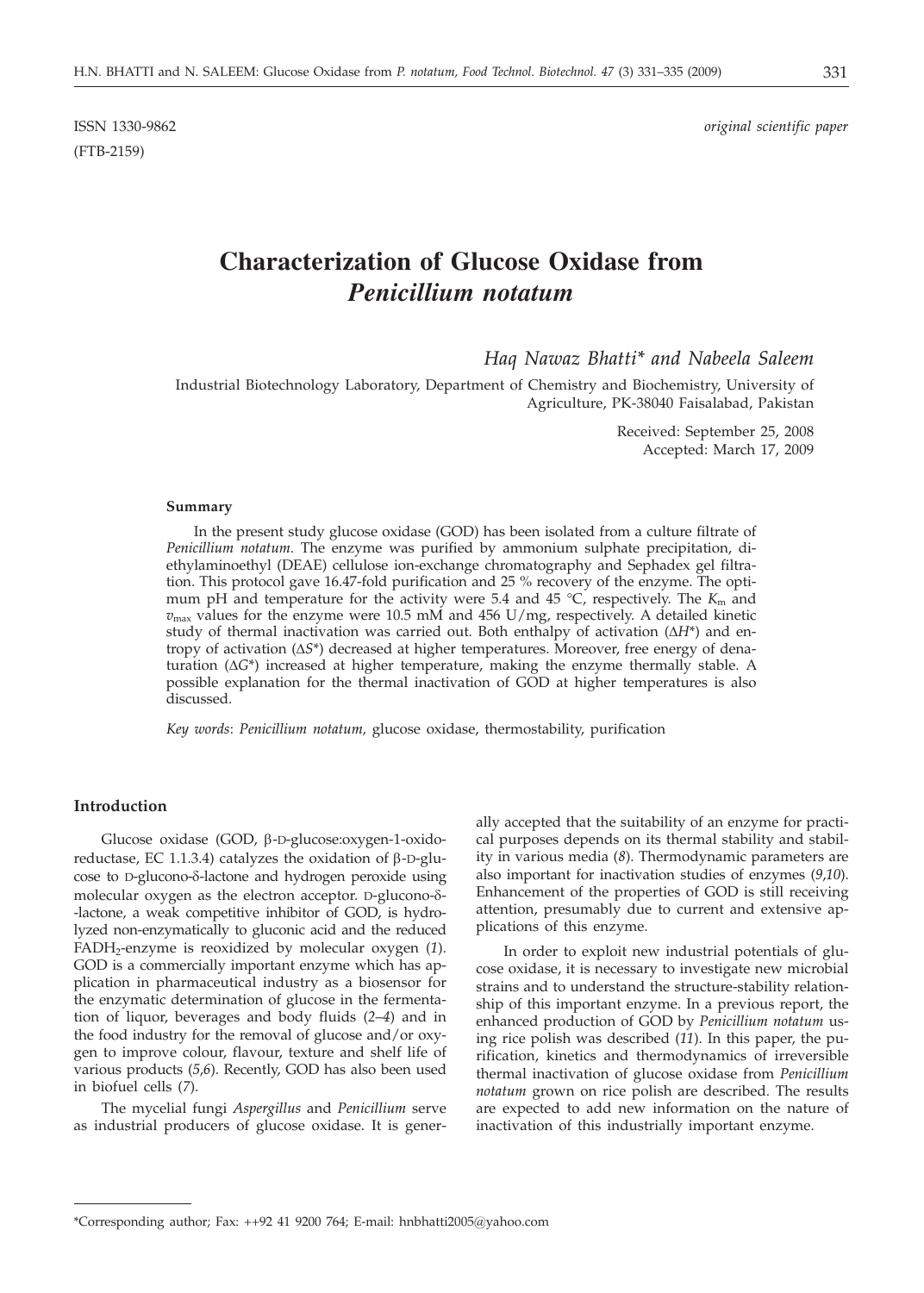## **Materials and Methods**

All the chemicals used were of analytical grade and mainly purchased from Sigma-Aldrich Chemical Company, USA.

## *Microorganism*

*Penicillium notatum* was obtained from National Fungal Culture Collection of Pakistan (NFCCP), Department of Plant Pathology, University of Agriculture, Faisalabad. The culture was maintained on potato dextrose agar (PDA) slants, subcultured once a month and stored at 4 °C.

#### *Inoculum development and enzyme production*

Inoculum development was carried out by transferring spores from 5- to 6-day-old slant culture into a 500-mL Erlenmeyer flask containing 150 mL of sterile basal culture medium. Composition of the basal culture medium was (in g/L): glucose 20, trisodium citrate 2.5,  $KH_2PO_4$  5,  $NH_4NO_3$  2,  $(NH_4)_2SO_4$  4,  $MgSO_4 \cdot 7H_2O$  0.2, peptone 2, microelement solution 10 mL and vitamin solution 5 mL. The pH of the medium was adjusted to 5.0 using 1 M HCl/1 M NaOH. The flasks were incubated on a rotary shaker at 150 rpm at  $(30±1)$  °C for 48 h to get mycelia and spore suspension (*12*).

Shaken cultures were grown in 100-mL Erlenmeyer flask containing 50 mL of sterile basal culture medium (pH=6), 5 g of rice polish, inoculated with 3 mL of the spore suspension and incubated on a rotary shaker (150 rpm at 30 °C) for 72 h as described earlier (*11*). After fermentation the enzyme was isolated by filtering the culture fluid through a Whatman no. 4 filter paper. Finally the cell debris was removed by centrifugation  $(39 \ 200 \times g)$ for 10 min at 4  $^{\circ}$ C) and the clear supernatant was used as enzyme source to determine its activity.

## *Determination of enzyme activity and protein*

GOD activity was determined with the help of a coupled *o*-dianisidine-peroxidase reaction (*13*). Appropriately diluted enzyme  $(100 \mu L)$  was added to dianisidine buffer mixture (pH=5.5) containing glucose and peroxidase after proper mixing. The increase in absorbance at 460 nm was monitored with spectrophotometer (Hitachi, U-2001). One unit (U) of GOD activity was defined as the amount of enzyme required to oxidize 1 mmol of glucose per mL per min under the above assay conditions. Total proteins were estimated by the method of Bradford (*14*) using bovine serum albumin as standard.

### *Purification of GOD*

The extracellular fraction (500 mL) was used to purify the GOD. The protein was subsequently precipitated with ammonium sulphate 75 % (by mass per volume). The mixture was kept at  $4 °C$  overnight. After 24 h the resulting precipitate of protein was collected by centrifugation in a Beckman J2-21 centrifuge at 39 200´*g* for 30 min. The protein was dissolved in minimum quantity of distilled water and dialyzed extensively against three changes of distilled water to remove the salts. The dialyzed sample was concentrated by freeze drier and then applied on DEAE-cellulose column  $(2.4 \times 26$  cm)

equilibrated with Tris/HCl buffer at pH=7.5. Bound protein was eluted with 200 mL of linear gradient from 0–0.5 M NaCl in 20 mM Tris/HCl at pH=7.5. Fractions of 3 mL were collected and assayed for protein using the Bradford method. The active fractions were pooled and dialyzed against distilled water. The sample from DEAE- -cellulose column was again concentrated and then applied to Sephadex G-100 column  $(2.4\times26$  cm) previously equilibrated with acetate buffer, pH=5.0 and eluted with the same buffer (*15*). Fractions of 2 mL were collected and active fractions were pooled. The pooled sample containing GOD activity was used for kinetic and thermodynamic characterization.

#### *GOD characterization*

The effect of pH on GOD activity was determined by assaying the enzyme as mentioned before with the difference that the activity was determined using glucose in 0.1 M acetate buffer (pH=3.5–6), 0.1 M phosphate buffer (pH=6–8), or 0.1 M NaOH/glycine buffer (pH=8–10) as a substrate. The apparent value of GOD *K*<sup>m</sup> for the substrate was determined by measuring the initial velocities at pH=5.5 over a range of substrate concentrations (2–25 mM). Apparent value was determined from the double reciprocal plot. Effect of temperature on GOD activity was determined as described before (*13*) in the temperature range of 30–70 °C.

Thermal stability of GOD was determined by incubating the enzyme in 50 mM sodium acetate buffer (pH=5.0) at different temperatures (45–65  $^{\circ}$ C) in the absence of substrate. Aliquots were withdrawn at periodic intervals and cooled in an ice bath prior to assay as described above. The residual activity was measured and expressed as a percentage of the initial activity. From a semi-logarithmic plot of residual activity *versus* time, the inactivation rate constants  $(k_d)$  were calculated (from slopes), and apparent half-lives were estimated. The temperature dependence of  $k_d$  was analyzed from the Arrhenius plot and the activation energy  $(E_a)$  was obtained from the slope of the plot as described earlier (16). The activation enthalpy  $(\Delta H^*)$  was calculated according to the following equation:

$$
\Delta H^* = E_a - RT \tag{1/}
$$

where *R* is universal gas constant  $(8.314$   $]/(K \text{-} \text{mol})$  and *T* is the absolute temperature.

The values for free energy of inactivation  $(\Delta G^*)$  at different temperatures were obtained from the equation:

$$
\Delta G^* = -RT \ln(k_d \, h / kT) \tag{2}
$$

where *h* is the Planck constant and *k* is the Boltzmann constant. The activation entropy  $(\Delta S^*)$  was calculated as follows:

$$
\Delta S^* = (\Delta H^* - \Delta G^*) / T \tag{3/}
$$

The effect of metal ions (metal nitrates) on the activity of GOD was examined by incubating the enzyme in the presence of metal ion solution (1 mM) at 30  $^{\circ}$ C for 40 min. The residual activity (%) was determined as described before (*13*). All experiments were conducted in triplicate and the results were reported as mean±SD.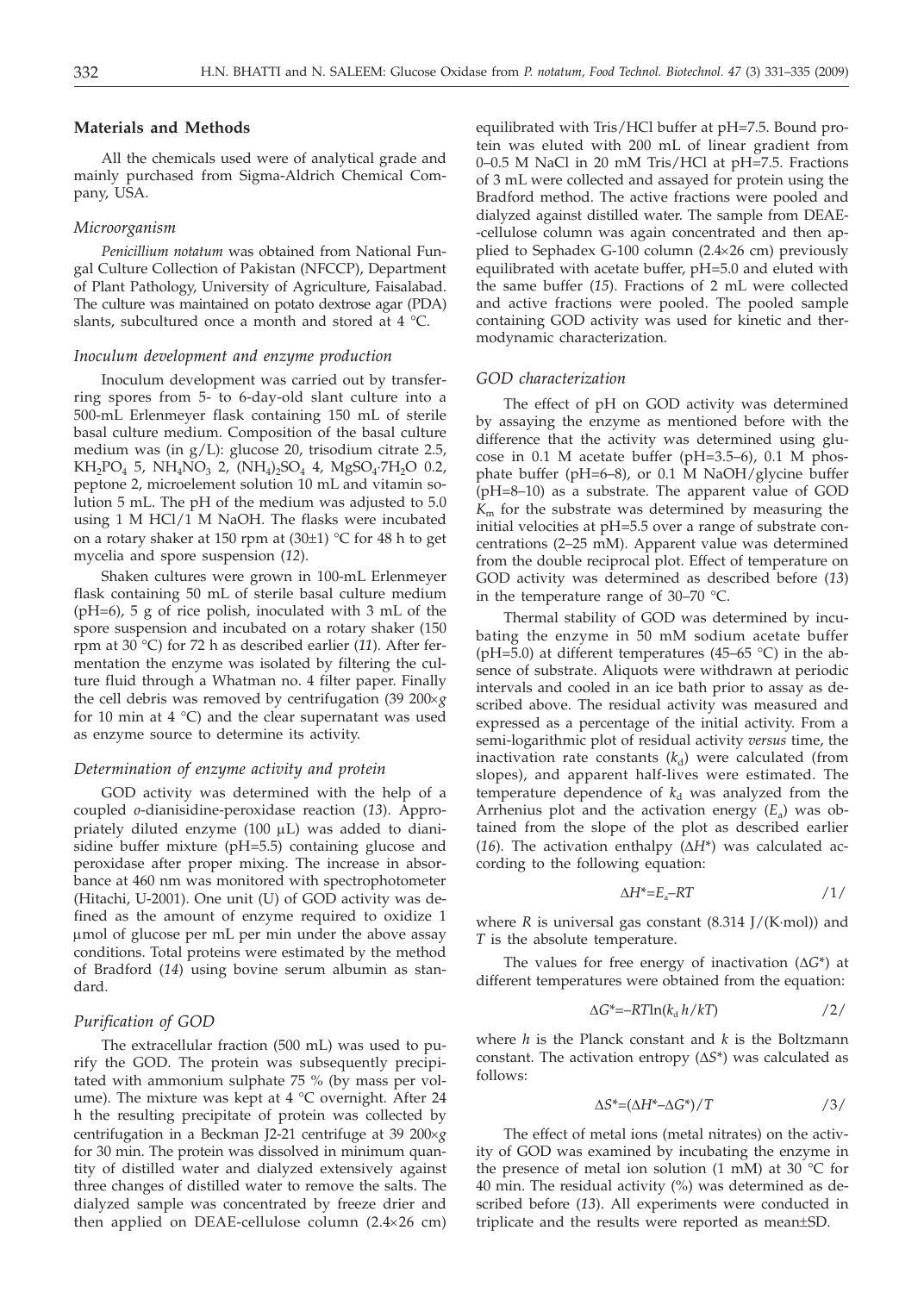## **Results and Discussion**

An extracellular GOD isolated from mycelium extracts of *Penicillium notatum* was purified after being subjected to ammonium sulphate, anion exchange and gel filtration. The specific activity of crude extract was 17 U/mg protein. The complete precipitation of the GOD was observed at 75 % ammonium sulphate. Purification of the enzyme on anion exchange column was 8.47-fold with 69 % recovery. Purified GOD, from the anion exchange column, was further purified by application on gel filtration column, where the enzyme was purified to 16.47-fold, to a specific activity of 280 U/mg with a yield of 15 % (Table 1). In a previous study (*15*), GOD was purified from *Aspergillus niger* using a combination of ammonium sulphate, anion exchange and gel filtration to a specific activity of 123 U/mg with 28.43 % yield. Sukhacheva *et al*. (*17*) purified GOD from *Penicillium funiculosum* 433 by a combination of ammonium sulphate, acetone, DEAE cellulose and Sephadex G-150. The specific activity of the purified enzyme was 3730 U/mg with 56 % recovery. Similarly, GOD from *Penicillium* sp. CBS 120262 was purified to 11.1-fold with 14.1 % yield (*18*).

The GOD from *Penicillium notatum* was optimally active at pH=5.4 and displayed a narrow pH profile (Fig. 1). The activity was found to decrease sharply above and below pH=5.4. Thus, pH of the medium affects the state of the active site of GOD and thereby the mode of interaction with its substrate, on which the rate of enzymatic glucose oxidation depends. The results are generally consistent with those reported for GOD from other fungi. The GOD activities from *Aspergillus niger* (*15*) and *Penicillium adametzii* (*13*) exhibited a pH optimum of 5.5 and 5.0, respectively. The activation energy  $(E_a)$  and optimum

temperature of GOD from *P. notatum* were found to be 26.52 kJ/mol and 45 °C, respectively. It is obvious from the Arrhenius plot (Fig. 2) that the enzyme had a single conformation up to the transition temperature. The enzyme showed a low  $E_a$  at 45  $\degree$ C, which makes this GOD superior to those from various other sources (*13*,*19*). The  $K<sub>m</sub>$  and  $v<sub>max</sub>$  values as determined from Lineweaver-Burk plot were 1.8 mM and 456 U/mg, respectively (Fig. 3). Referring to properties of biotechnological relevance, this GOD exhibited a high affinity for D-glucose  $(K_m=10.5$ mM). This value is less than the reported value  $(K_m=25)$ mM) for GOD from *A. niger* (*15*). Such high substrate affinity and specificity, in addition to its stability at  $45^{\circ}$ C, makes the GOD from *P. notatum* a suitable biocatalyst for industrial applications.

The GOD thermal stability is presented in Fig. 4. At 45 °C the enzyme half-life was 99 min and at 65 °C it was 20.38 min under similar conditions. The enzyme had  $\Delta H^*$  values of 71.85 and 71.68 kJ/mol at 45 and 65  ${}^{\circ}C$ , respectively. The Gibbs free energy ( $\Delta G^*$ ) value for GOD was  $102 \text{ kJ/mol}$  at  $45 \text{ °C}$ , showing an increasing trend with an increase in temperature. Maximum  $\Delta G^*$ value (104.17 kJ/mol) was observed at 65 °C. When  $\Delta S^*$ was calculated at each temperature, negative values were found (Table 2). GOD from *P. notatum* showed a  $\Delta S^*$ value of  $-96.12$  J/(mol·K) at 65 °C.

Catalytic protein molecules, like all other proteins, are only marginally stable especially at elevated temperatures. Thermal inactivation of enzymes occurs in two steps as shown below:

$$
E \leftrightarrow X \to D \tag{4/}
$$

where  $E$  is the enzyme in its native state,  $X$  is an intermediate state which could be reversibly refolded upon

Table 1. Purification of extracellular GOD from *Penicillium notatum*

| Treatment                       | Total activity/U | $m$ (total protein)/mg | Specific activity/ $(U/mg)$ Purification factor |       | Yield/ $%$ |
|---------------------------------|------------------|------------------------|-------------------------------------------------|-------|------------|
| Crude supernatant               | 56000            | 3270                   |                                                 | 1.00  | 100.0      |
| Ammonium sulphate precipitation | 49000            | 2145                   | 23                                              | 1.35  | 88.0       |
| DEAE-cellulose                  | 34000            | 236                    | 144                                             | 8.47  | 60.7       |
| Gel filtration                  | 8400             | 30                     | 280                                             | 16.47 | 15.0       |



**Fig. 1.** Effect of pH on the activity of glucose oxidase from *Penicillium notatum*



**Fig. 2.** Arrhenius plot for the determination of activation energy for irreversible thermal inactivation of glucose oxidase from *Penicillium notatum*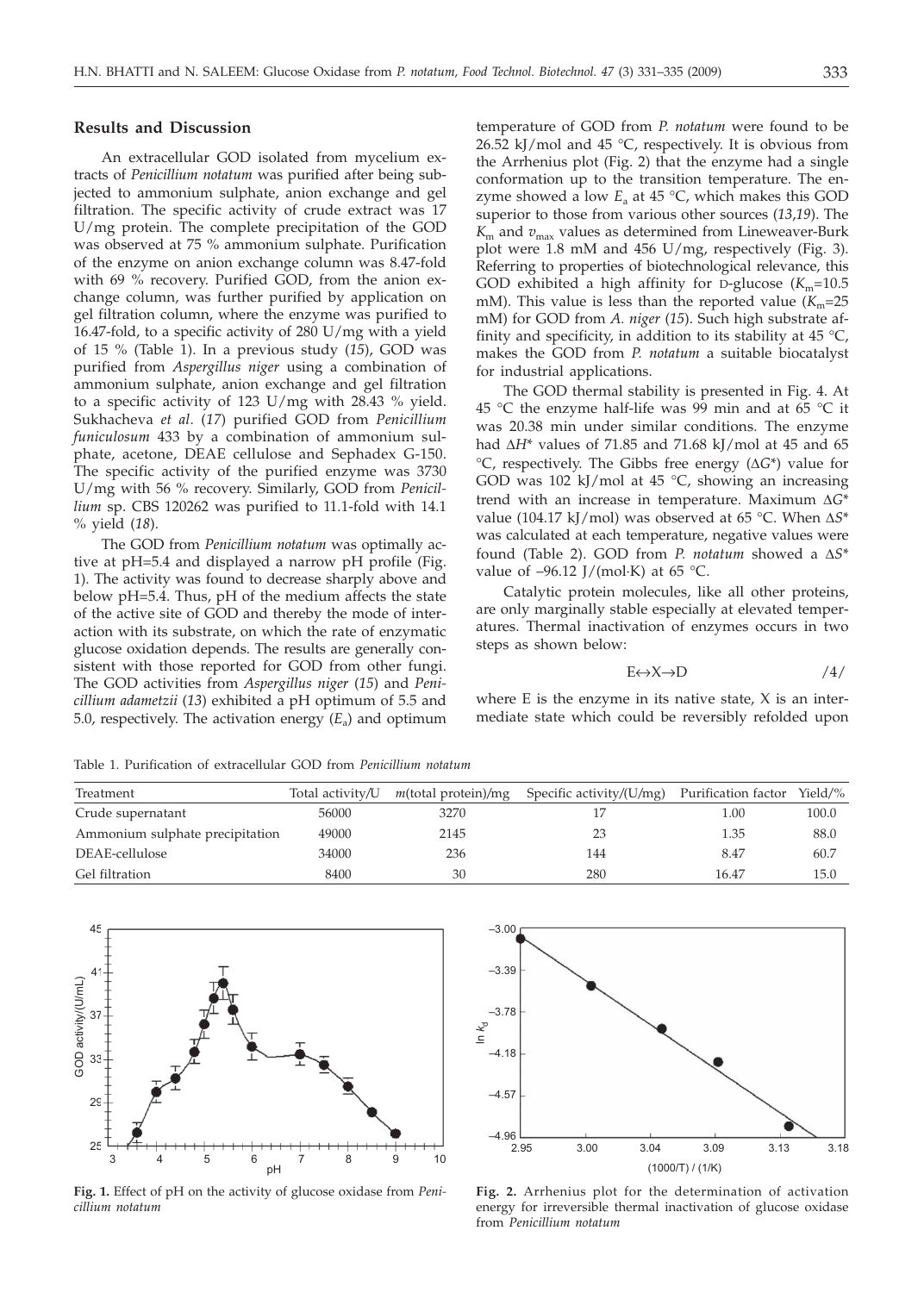

**Fig. 3.** Lineweaver–Burk plot to determine the kinetic constants for glucose oxidation by glucose oxidase from *Penicillium notatum*



**Fig. 4.** Irreversible thermal inactivation of *Penicillium notatum* glucose oxidase at different temperatures

Table 2. Kinetics and thermodynamics of irreversible thermal denaturation of GOD from *Penicillium notatum*

| Temperature/ ${}^{\circ}C$ | $k_d/min^{-1}$ | $t_{1/2}/\min$ | $\Delta H^*/(\mathrm{k} / \mathrm{mol})$ | $\Delta G^*/(\mathrm{kJ/mol})$ | $\Delta S^*/(J/(mol\cdot K))$ |
|----------------------------|----------------|----------------|------------------------------------------|--------------------------------|-------------------------------|
| 45                         | 0.007          | 99.00          | 71.85                                    | 102.0                          | $-94.81$                      |
| 50                         | 0.015          | 46.20          | 71.80                                    | 101.6                          | $-92.23$                      |
| 55                         | 0.022          | 31.50          | 71.76                                    | 102.2                          | $-92.83$                      |
| 60                         | 0.029          | 23.89          | 71.72                                    | 103.0                          | $-93.96$                      |
| 65                         | 0.034          | 20.38          | 71.68                                    | 104.2                          | $-96.12$                      |

*k*d (first order rate constant of denaturation) is determined from Fig. 4

 $t_{1/2}$  (half-life)=0.693/ $k_d$ 

D*H*\*=*E*a(74.49 kJ/mol)–*RT*

Ea (activation energy of denaturation) is calculated from Fig. 2

 $\Delta G^* = -RTIn(k_d \cdot h/k_b \cdot T)$ 

 $\Delta S^*=(\Delta H^*-\Delta G^*)/T$ 

cooling and D is the denatured enzyme formed after long exposure to heat and therefore cannot be recovered after cooling. The thermal denaturation of multimeric enzymes is accompanied by the disruption of non-covalent linkages, including hydrophobic interactions, leading to subunit dissociation with a concomitant increase in the enthalpy of activation (*20,21*). The opening up of enzyme structure is accompanied by an increase in disorder, randomness or entropy of activation (*22*). On the other hand, the transition state of a-amylase from *Bacillus licheniformis* was found to be more ordered, as revealed by its negative  $\Delta S^*$  at a high temperature of 80  $\rm{C}$  (23). The negative entropy of inactivation ( $\Delta S^*$ ) observed for GOD suggested that there was negligible disorderliness, like that of invertase from *Fusarium* sp. (*10*). The values of  $\Delta H^*$  and  $\Delta S^*$  decreased with an increase in the temperature, indicating that the conformation of the enzyme was altered. Moreover, a high value for free energy of thermal denaturation ( $\Delta G^*$ ) at 65 °C indicated that the GOD exhibited resistance against thermal unfolding at higher temperatures. Values of 123.1 J/(mol·K) and 105.44 kJ/mol for  $\Delta S^*$  and  $\Delta G^*$ , respectively, have been reported for *A. niger* GOD, indicating that the enzyme has more unfolding configuration and that it is unstable at 60 °C (*13*). GOD is a glycoprotein that contains tightly bound FAD, which is not cleaved from the protein part at even higher temperature treatments (*24*). The activity of GOD isolated from *P. notatum* was inhib-

ited by metal ions like K<sup>+</sup>, Na<sup>+</sup>, Ba<sup>2+</sup>, Pb<sup>2+</sup>, Hg<sup>2+</sup>, Mg<sup>2+</sup>,  $Cd^{2+}$  and  $Cu^{2+}$  (Table 3). The enzyme displayed a high thermostability, which allows its use for analytical and other industrial applications.

Table 3. Effects of metal ions on the activity of *P. notatum* GOD

| Relative activity/% |  |  |
|---------------------|--|--|
| 100                 |  |  |
| 97                  |  |  |
| 95                  |  |  |
| 70                  |  |  |
| 45                  |  |  |
| 35                  |  |  |
| 85                  |  |  |
| 60                  |  |  |
| 30                  |  |  |
|                     |  |  |

#### **Conclusion**

In the present work, GOD from *P. notatum* was isolated and purified. Thermostability studies that were also carried out indicated that this enzyme is stable at high temperature. The high stability, high catalytic activity and substrate affinity open a good perspective for practical use of this enzyme.